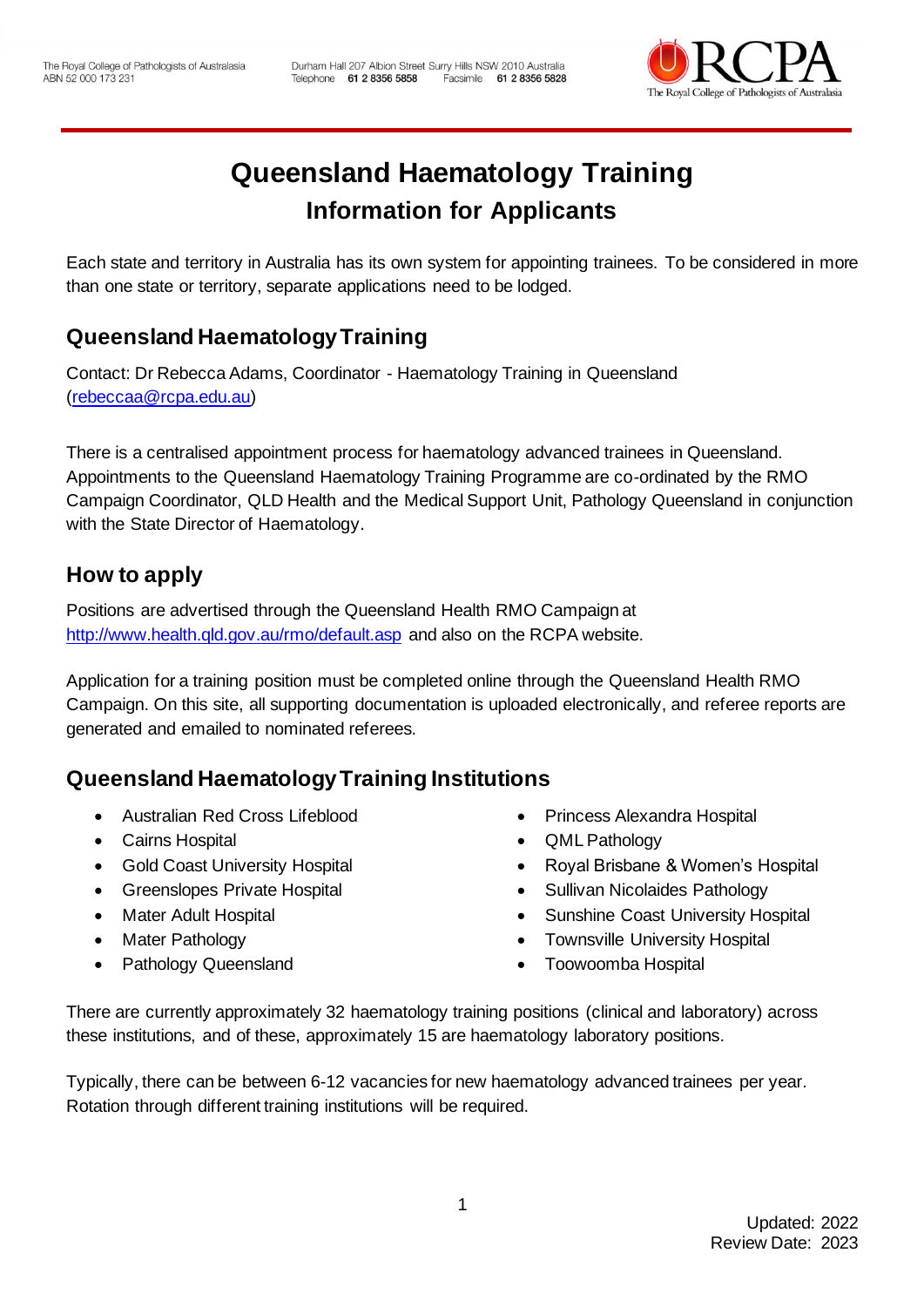

# **Eligibility Criteria**

To be eligible to apply for selection as a haematology advanced trainee in either the **Clinical Haematology** or **joint Clinical and Laboratory Haematology** pathways, an applicant must meet the following entry requirements:

- Hold current general medical registration with the Medical Board of Australia[/Australian](https://www.ahpra.gov.au/)  [Health Practitioner Regulation Agency](https://www.ahpra.gov.au/) (Ahpra); and
- Have completed RACP Basic Physician Training, including passing the RACP written and clinical examinations\*\*

\*\*As examination results may be not available at the time of application, RACP trainees are encouraged to apply pending DCE results.

To be eligible to apply for selection as a haematology advanced trainee in **Laboratory Haematology**, an applicant must meet the following entry requirements:

- Hold current general medical registration with the Medical Board of Australia/Australian Health [Practitioner Regulation Agency](https://www.ahpra.gov.au/) (Ahpra); and
- Have completed two years of general clinical medicine

#### **Note: Applications which do not meet the eligibility criteria will not be considered.**

To be eligible for selection on the **overseas trained specialist (OTS) pathway**, an applicant must:

- Have limited registration; and
- Have been issued with an AMC Report 1

In accordance with Queensland Health HR Policy B46 (QH-POL-250) Citizenship, Residency, Visas and Immigration: Queensland Health must ensure that the recruitment of overseas professionals into clinical roles strengthens the regional economies through the engagement of skills that complement but do not replace the skills of the available local labour market. Only in the circumstance that an Australian applicant pool is insufficient to fill clinical vacancy may Queensland Health sponsor applicants from the overseas market.

Applications from overseas trained specialists **must include evidence of AMC Report 1 and limited registration**, and applicants must be **residing in Australia with a valid working visa.** 

#### **Note: Applications which do not meet the eligibility criteria will not be considered.**

Refer to the Royal College of Pathologists of Australasia (RCPA) for further information on eligibility and accredited facilities.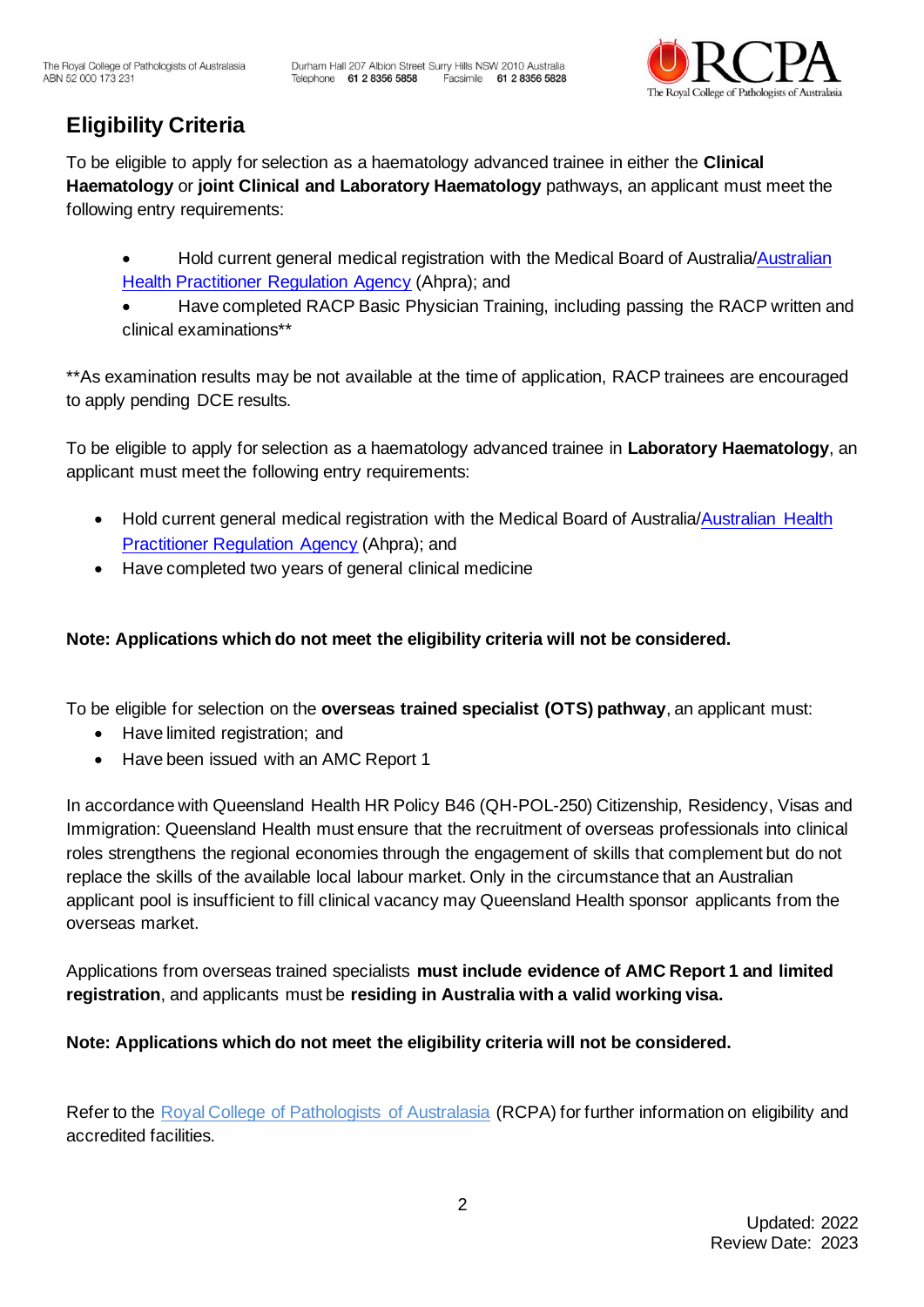

# **Selection Criteria**

#### **Key Skill Requirements/Competencies:**

- 1. Demonstrated academic achievement and interest in haematology.
- 2. Demonstrated clinical competence, encompassing logical diagnostic reasoning, and sound medical knowledge.
- 3. Demonstrated interpersonal skills, including the ability to work as a team member and to relate successfully with other staff at all levels.
- 4. Demonstrated ability to communicate clearly and concisely in both spoken and written English, including formal and informal presentation of scientific, teaching or clinical material.
- 5. Ability, interest and willingness to participate in the teaching of haematology and in research.
- 6. An understanding of the concepts of a client focused service, ethical practice, and of the principles of quality management and continuous quality improvement.

Applications and referee reports from all eligible applicants with be evaluated based on the eligibility and selection criteria, and if the number of potential candidates requires it, a short list will be created.

Interviews will be offered to these short-listed candidates.

Factors which may be taken into consideration in the short-listing process include:

- Applicant indicates haematology as first preference in RMO application
- Past performance as indicated in referee reports
- Candidates who identify as Aboriginal or Torres Strait Islander in the RMO campaign process will be shortlisted for interview to support increased recruitment and selection of Aboriginal and Torres Strait Islander trainees

The Chair of the Centralised Appointment Process for Haematology Advanced Training (CAP-HAT) organises interviews after the short-listing process is completed.

Interviews are usually held in August.

### **Ranking of Applicants**

Applications from new applicants to the haematology advanced training program, and first year joint clinical/laboratory trainees applying for laboratory positions will be scored out of a possible score of 100.

New applicants who score poorly across domains may be deemed unsuitable for inclusion in the program, and not offered a position.

There is a general commitment to try to ensure that once a candidate is accepted onto the training program, that, subject to satisfactory performance, suitable positions to enable ongoing training will be allocated in future years.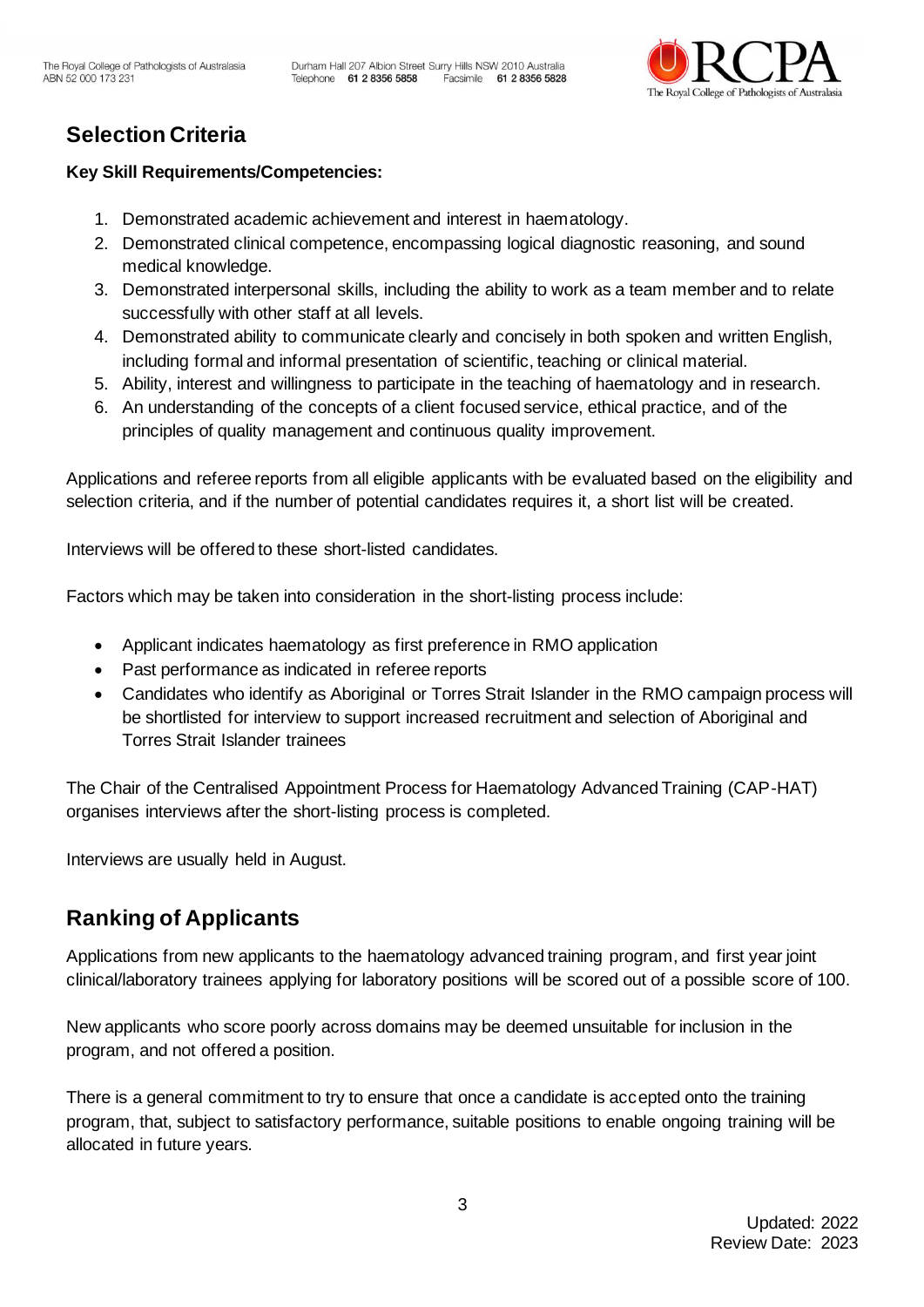

Options for new applicants wishing to pursue a career in haematology include:

- 1. Haematology pathology (RCPA 5 year program)
- 2. Clinical haematology (RACP 3 year program)
- 3. Joint laboratory/clinical haematology (RCPA/RACP 4 year program)

The RCPA will only accept new joint trainees when there is a matching of training position numbers between laboratory and clinical positions.

A cohort of trainees will be selected based on a ranking system. The cut off for inclusion in the joint laboratory/clinical training program will be based on the matched number of laboratory and clinical training positions.

Applicants should be aware that there are currently more clinical than laboratory positions available in Queensland.

# **Scoring**

Scoring is undertaken for initial applicants to the haematology training program in an attempt to ensure that candidates are awarded places in the training program based on the degree to which they fulfil the key skill requirements and competencies that are considered essential qualities for haematology training, and for first year trainees applying for their first laboratory year.

Various modalities are utilised to try to ensure that candidates are given opportunities to display these qualities through the written word (as assessed on CV), through their interactions with others (as assessed on referee reports), and through the spoken word (as assessed on interview). Key skill requirements and competencies are assessed on at least one modality in the scoring process.

Applicants should not be disadvantaged because they have done their prior training outside of centres with established haematology advanced training programs, and the modalities used in scoring aim to allow a relatively standardised and transparent assessment of applicants, in order for the selection process to be as fair as possible.

# **Curriculum Vitae (30%):**

All CV's will be independently assessed and scored by at least 2 individuals (which could include haematology HOD or their delegate, Training Network Coordinator, members of the selection committee or external haematologists).

The average of the scores represents 30% of the final score for the candidate. The domains against which a candidate's CV will be scored include:

#### **Educational achievement in medical degree and post-graduate study**

- Candidates should list all qualifications relevant to the medical field.
- Success in specialty examinations, and awards or academic prizes should be included.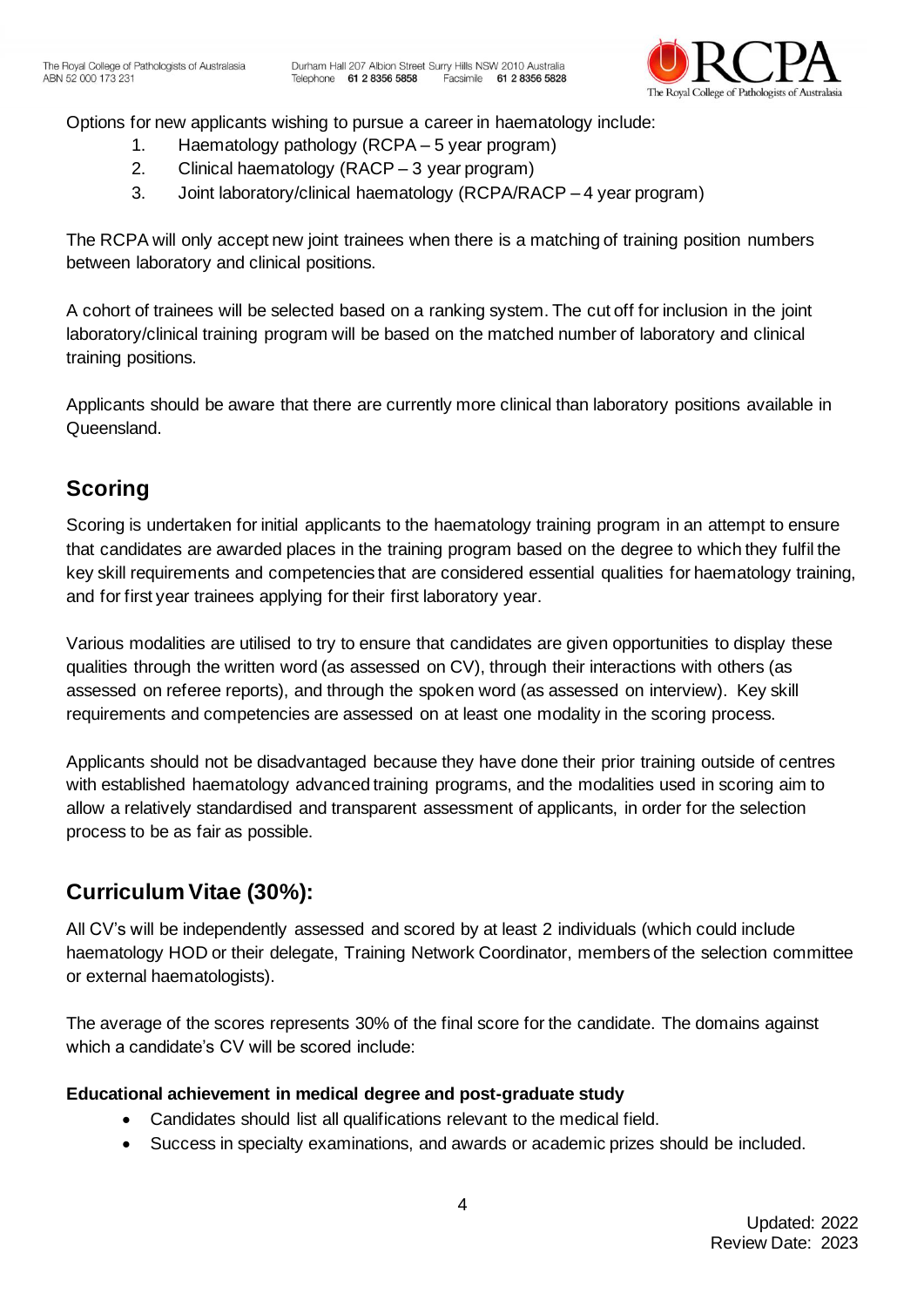

#### **Publications and presentations**

• Candidates should reference all publications, audits, abstracts, and presentations in the field of haematology, as well as publications more generally.

#### **Haematology experience**

- Candidates should include any haematology terms undertaken, and the length of time spent in a haematology setting.
- All haematology-related interests or experience should be included.

#### **Teaching**

Candidates should detail any teaching they have undertaken.

#### **Other endeavours**

• Candidates should detail any activities that they excel in outside the field of haematology. This could include (but is not limited to): achievements in sporting activities, the business arena, performing arts and music, volunteer activities, awards, and positions on boards or committees.

### **Interview (70%):**

A structured interview with a panel including representatives from laboratory and clinical haematology departments and the Training Network Coordinator will account for 70% of the applicant's final score.

Questions will not be provided in advance.

Various aspects will be considered, including academic achievement, commitment to haematology, presentation and communication skills, clinical competence, ethical practice, management and organisational skills, teaching and research.

For those applying to enter the training program, the interview will not represent an examination of haematological knowledge.

The interview will take approximately 20 minutes.

Interviews are usually held in August, following the release of RACP clinical examination results.

Interviews may be held via videoconference or in person. In the event that the candidate travels for interview, it is the applicant's responsibility to make the appropriate travel arrangements and to meet the associated costs. The QLD CAP-HAT accepts no responsibility for costs incurred in attending the interview.

Applicants who are offered an interview will be notified by email at least a week before the interviews. The QLD CAP-HAT accepts no responsibility if the incorrect contact details are provided, or the applicant cannot be contacted using the provided contact details.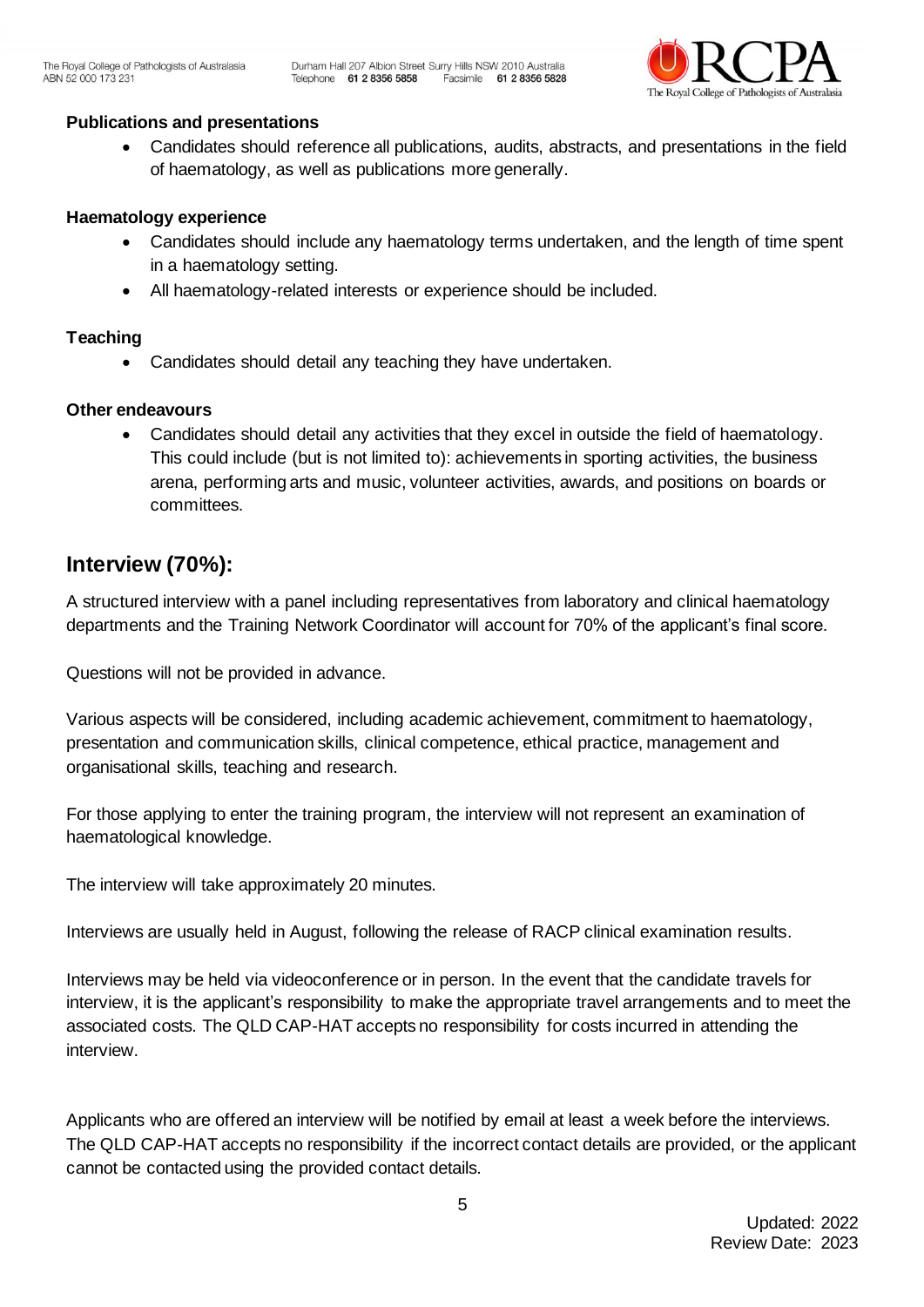

# **Referee reports:**

Structured referee reports are requested from candidate-nominated referees, with five domains assessed on this modality:

- Clinical skills and knowledge base
- Professional and ethical behaviour
- Communication and interpersonal skills
- Teaching and learning
- Leadership and teamwork

For new applicants, at least one of the referee reports should be from a current supervisor.

For continuing trainees, previous supervisor reports should be uploaded in addition to the two referee reports.

Note: in the event that a serious concern is raised in referee reports or supervisor reports, direct contact may be made with the referees, and if required, with current and previous supervisors.

Supervisor reports for continuing applicants will be reviewed in this process.

Although referee reports are not formally scored, they are utilised in the short-listing process.

In the selection process, they may be used to help determine the strengths and weaknesses of individual candidates, to enable the most appropriate decision regarding the placement of candidates with similar ranking.

### **Position preference list:**

As part of the online application process, candidates will be provided with a list of all available training positions (both clinical and laboratory) and are asked to preference any positions that they would be willing to accept if offered. Candidates will be provided with a second opportunity to either confirm or change preferences in the week leading up to interviews. Candidates requesting special consideration should indicate this with supporting information on the online application and on the subsequent preferences document (particularly if circumstances have changed since the initial online application process has closed).

The preferences submitted by the candidate are not made available to the interview panel or the selection committee until the ranking process has been completed.

### **Selection Process**

Following the interviews, initial applicants and first year trainees applying for their first laboratory year are ranked according to the aggregate of their combined CV and interview scores.